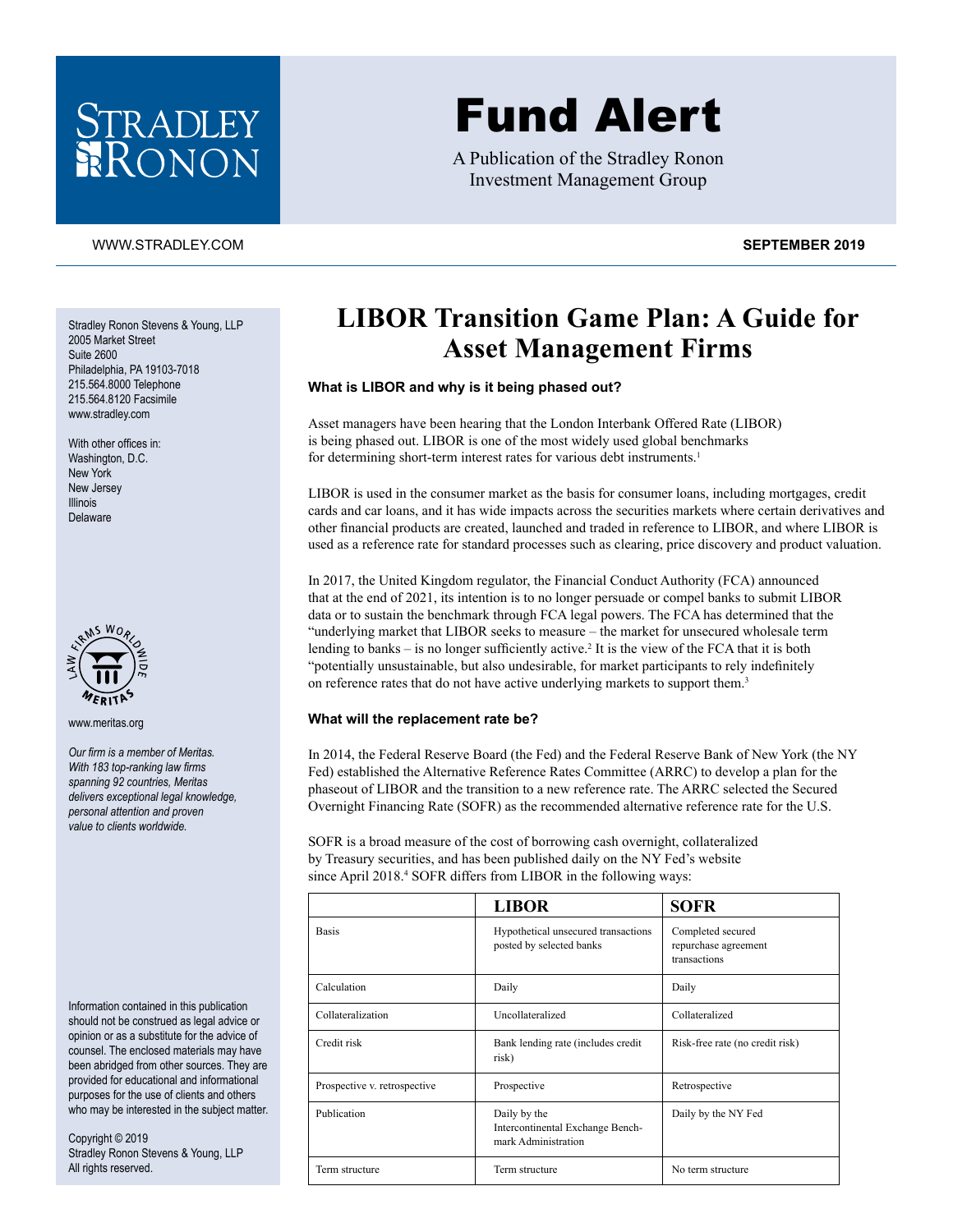These differences pose obstacles to the potential adoption of SOFR. For example, since LIBOR is an unsecured rate while SOFR is a risk-free rate, any transition could create unforeseen value transfers. SOFR also has been unexpectedly more volatile than LIBOR because the overnight repurchase agreement market, which serves as the basis for SOFR, has been susceptible to price swings tied to the issuance and supply expectations of the Treasury securities that are used as collateral for borrowing. Any surges in volatility due to such price swings, some of which have resulted in SOFR experiencing cumulative price movement in excess of 150% within a two-day period,<sup>5</sup> would be detrimental to the value of derivatives transactions based on SOFR. Moreover, unlike LIBOR, SOFR is backward-looking and does not include a term element, making it difficult to use SOFR for modeling.<sup>6</sup> The transition also raises accounting and tax issues, though efforts are being made to alleviate some of these concerns.<sup>7</sup>

The transition from LIBOR may be further complicated due to the fallback language currently utilized in existing LIBOR-related contracts. Most contracts that use LIBOR as a reference rate contain fallback provisions that only contemplate LIBOR being temporarily unavailable and do not account for permanent unavailability. For example, the International Swaps and Derivatives Association (ISDA) incorporated LIBOR into its 2006 definitions, which are incorporated by reference in most swap contracts.<sup>8</sup> ISDA has sought to amend the 2006 definitions, which will impact only transactions entered into subsequent to any such amendment, and to develop a new fallback protocol for existing contracts, both of which are anticipated by the end of 2019.<sup>9</sup> Market participants therefore must assess how to transition existing LIBOR-related contracts, which may require termination of the contracts or renegotiation of terms (potentially requiring the consent of all interested parties and/ or resulting in value transfers), as well as determining the optimal terms with respect to future contracts. While market participants are still evaluating all the risks associated with LIBOR-related fallback language, it is anticipated that the adoption of standardized fallback language may be crucial to achieve a smooth transition away from LIBOR with minimal market disruption or litigation.<sup>10</sup>

#### **Commission staff statement**

On July 12, 2019, the U.S. Securities and Exchange Commission (the Commission) issued a joint statement from the Division of Corporation Finance, Division of Investment Management, Division of Trading and Markets, and Office of the Chief Accountant with respect to the LIBOR transition.<sup>11</sup> In general, this statement should be seen as warning to the industry<sup>12</sup> that the Commission staff is actively monitoring industry preparations.<sup>13</sup>

In particular, the Commission staff encouraged market participants to identify any existing contracts that extend past 2021 to determine their exposure to LIBOR and mitigate risk of disruption. The Commission staff also encouraged market participants to consider whether to enter new contracts referencing alternative rates or, if continuing to reference LIBOR, whether such contracts contain adequate fallback provisions.

The Division of Investment Management specifically encouraged funds and advisers to consider whether discontinuation of LIBOR will impact the functioning, liquidity and value of investments in instruments referencing LIBOR. Funds should consider assessing

any impact on the liquidity of their investments, including how those investments are classified and whether this could alter the effectiveness of their liquidity risk management programs, to ensure compliance with Rule 22e-4 under the Investment Company Act of 1940. Closedend funds and business development companies that engage in direct lending should consider whether contracts need to be renegotiated. In addition, funds that have received exemptive orders that reference LIBOR (e.g., interfund lending orders) should consider evaluating implications for terms and conditions of relief. The staff encouraged both advisers and funds to consider whether additional risk disclosure regarding the impact of the transition from LIBOR is appropriate.

#### **Practical steps**

In light of the Commission staff's statement, asset managers should begin to evaluate their existing contracts and processes and catalog the following:

For each of the foregoing considerations, greater emphasis should be placed on investments that could potentially be held beyond the LIBOR phaseout in 2021.

- A. Inclusion of LIBOR (e.g., reference rate in portfolio holdings or credit facility. benchmark or performance target; operations such as valuation, risk or pricing models).
- B. Satisfaction with LIBOR fallback language in contracts.
- C. Implications of updating such fallback language.
- D. Any potential third-party exposure.

In addition to existing contracts, market participants should evaluate how they intend to approach new contracts. If continuing to use LIBOR, market participants should adopt appropriate fallback language to be used organizationally when entering new contracts, taking into account any industry-led protocols. Alternatively, when entering new contracts, market participants may identify alternative rates, include generic language with respect to alternative rates, or permit the flexibility to adjust rates at a later date. Firms will have to determine how much flexibility to allow in contracts to make changes in the future given the current uncertainties regarding alternative rates.

Fund complexes with funds that utilize investment strategies with significant exposure to LIBOR-related products should evaluate whether to add to their registration statements and shareholder reports risk disclosure on how the LIBOR transition may impact fund holdings. The SEC staff has indicated that it will be assessing the adequacy of LIBOR-related risk disclosure and that generic disclosure may not suffice.<sup>14</sup>

Investment advisers in particular must be cognizant of how the LIBOR transition may impact instruments they recommend to clients and how such instruments are to be monitored<sup>15</sup> Investment advisers should consider:

A. Potential direct and/or indirect exposure to LIBOR when selecting and investment.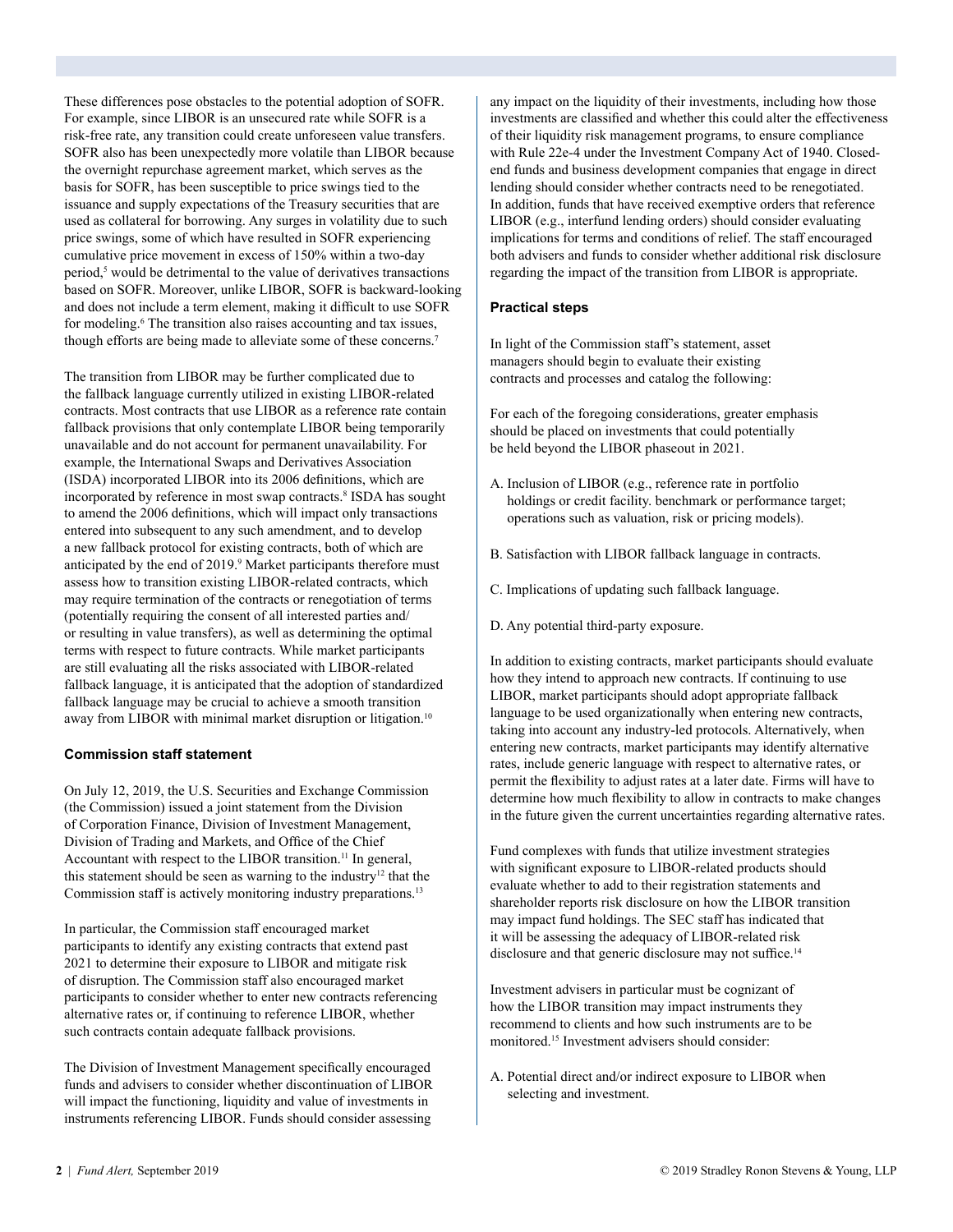- B. Risks of investing in instruments with significant LIBOR exposure.
- C. Appropriate disclosure relating to any investments with significant exposure to LIBOR (consistent with the themes listed above).

#### **Conclusion**

A permanent solution to the transition from LIBOR has not been determined, but it is clear that market participants in the asset management industry should begin preparation if they have not done so already. At a minimum, market participants can start to assess their LIBOR-related exposure and strategies to mitigate any disruptions to their businesses. Given that Chairman Clayton and the Commission staff have identified this as an area of concern for the industry, market participants should be prepared to demonstrate to the Commission staff steps they have taken to address the LIBOR transition.

<sup>1</sup> LIBOR indicates average rates at which select major banks could obtain wholesale, unsecured funding for set periods in particular currencies. LIBOR is calculated daily, based on what certain panel banks report they would charge other banks for short-term loans at various maturities. LIBOR is not based on actual transactions because not every bank borrows substantial amounts at each maturity every day.

2 The Future of LIBOR," Financial Conduct Authority (July 27, 2017), available at [https://www.fca.org.uk/news/speeches/the-future](https://www.fca.org.uk/news/speeches/the-future-of-libor)[of-libor](https://www.fca.org.uk/news/speeches/the-future-of-libor). According to year-end 2016 data from the Federal Reserve Bank of New York, \$190 trillion worth of derivatives and \$8 trillion worth of loans and mortgages referenced LIBOR, which was derived from just \$500 million on average in daily trading volumes.

#### $3$  Id.

4 SOFR is based on the overnight repurchase agreement markets that generally are supported by approximately \$1 trillion of transactions per day and is calculated by taking the average of certain Treasury repurchase agreement transactions that were entered into on the preceding day.

5 On Sept. 17, 2019, SOFR increased by 282 basis points and then decreased by 270 basis points the following day; meanwhile, over the same two-day period, overnight USD LIBOR increased by approximately 4 basis points, then again by 3 basis points. See "Repo Rates Data Historical Search," Federal Reserve Bank of New York, available at [https://www.stradley.com/-/media/files/](https://www.stradley.com/-/media/files/publications/2019/09/repo-rates-data-historical-search-federal-reserve.pdf) [publications/2019/09/repo-rates-data-historical-search-federal-reserve.](https://www.stradley.com/-/media/files/publications/2019/09/repo-rates-data-historical-search-federal-reserve.pdf) [pdf](https://www.stradley.com/-/media/files/publications/2019/09/repo-rates-data-historical-search-federal-reserve.pdf) and "Historical Data," Intercontinental Exchange, available at [https://www.stradley.com/-/media/files/publications/2019/09/](https://www.stradley.com/-/media/files/publications/2019/09/ice-libor-historical-rates-sept-16-sept-17-and-sep.pdf) [ice-libor-historical-rates-sept-16-sept-17-and-sep.pdf](https://www.stradley.com/-/media/files/publications/2019/09/ice-libor-historical-rates-sept-16-sept-17-and-sep.pdf).

6 The development of a liquid SOFR-based derivatives market and a forward-looking term structure for SOFR will likely help alleviate these concerns. In 2018, the CME Group and the Intercontinental Exchange both launched SOFR-linked futures, and the LCH Group began clearing swaps. The establishment of these products has assisted with the creation of a "term curve" necessary to provide

forward-looking one-month and three-month SOFR quotations, which permits market participants to speculate on SOFR price movements in order to hedge against interest rate risk and account for anticipated volatility due to market-disrupting events (e.g., changes to the federal funds rate). See Erik Heitfield and Yang-Ho Park, "FEDS Notes: Indicative Forward-Looking SOFR Term Rates," Board of Governors of the Federal Reserve System (April 19, 2019), available at [https://www.federalreserve.gov/econres/notes/feds](https://www.federalreserve.gov/econres/notes/feds-notes/indicative-forward-looking-sofr-term-rates-20190419.htm)[notes/indicative-forward-looking-sofr-term-rates-20190419.htm.](https://www.federalreserve.gov/econres/notes/feds-notes/indicative-forward-looking-sofr-term-rates-20190419.htm)

7 For example, the U.S. Department of the Treasury (the Treasury) proposed guidance stating that changes to existing financial instruments that switch from a LIBOR benchmark to an alternative rate would not qualify as a taxable event under current Internal Revenue Service rules. "Guidance on the Elimination of Interbank Offered Rates," Office of Information and Regulatory Affairs, available at [https://www.reginfo.gov/](https://www.reginfo.gov/public/do/eAgendaViewRule?pubId=201904&RIN=1545-BO91) [public/do/eAgendaViewRule?pubId=201904&RIN=1545-BO91.](https://www.reginfo.gov/public/do/eAgendaViewRule?pubId=201904&RIN=1545-BO91) The Financial Accounting Standards Board proposed guidance that would provide temporary optional relief to permit an entity to not apply certain modification accounting requirements in GAAP to contracts affected by the transition. See "FASB Exposure Draft, Proposed Accounting Standards Update – Reference Rate Reform (Topic 848): Facilitation of the Effects of Reference Rate Reform on Financial Reporting," Financial Accounting Standards Board (Sept. 5, 2019), available at [https://www.fasb.](https://www.fasb.org/jsp/FASB/Page/SectionPage&cid=1175805074609) [org/jsp/FASB/Page/SectionPage&cid=1175805074609](https://www.fasb.org/jsp/FASB/Page/SectionPage&cid=1175805074609).

8 2006 ISDA Definitions," International Swaps and Derivatives Association Inc., available at [https://](https://www.isda.org/book/2006-isda-definitions/) [www.isda.org/book/2006-isda-definitions/](https://www.isda.org/book/2006-isda-definitions/).

9 ISDA Publishes Two Consultations on Benchmark Fallbacks, Press Release," International Swaps and Derivatives Association Inc. (May 2019), available at https://www.isda.org/2019/05/16/ isda-publishes-two-consultations-on-benchmark-fallbacks/. The ultimate protocol is unlikely be "one size fits all" given the large volume and wide range of terms. Moreover, any amendments to contracts may result in termination of swaps. Further, any swaps that are subject to certain grandfathering provisions (e.g., clearing or variation margin requirements) may lose such grandfathered status.

10 SFA Libor Symposium: Key Takeaways," Structured Finance Association (Sept. 11, 2019), available at [https://](https://structuredfinance.org/wp-content/uploads/2019/09/SFA-LIBOR-Symposium-Key-Takeaways-1.pdf) [structuredfinance.org/wp-content/uploads/2019/09/](https://structuredfinance.org/wp-content/uploads/2019/09/SFA-LIBOR-Symposium-Key-Takeaways-1.pdf) [SFA-LIBOR-Symposium-Key-Takeaways-1.pdf](https://structuredfinance.org/wp-content/uploads/2019/09/SFA-LIBOR-Symposium-Key-Takeaways-1.pdf).

<sup>11</sup> Staff Statement on LIBOR Transition," U.S. Securities and Exchange Commission (July 2019), available at [https://](https://www.sec.gov/news/public-statement/libor-transition) [www.sec.gov/news/public-statement/libor-transition](https://www.sec.gov/news/public-statement/libor-transition).

<sup>12</sup> On Sept. 4, 2019, the Financial Stability Oversight Council of the Treasury convened with the staff of the Treasury, Federal Reserve Board and Commodity Futures Trading Commission, and also stressed the importance of increased attention to the potential risks of the LIBOR transition by regulators and market participants. See "Readout of Financial Stability Oversight Council Meeting," Press Release, U.S. Department of the Treasury (Sept. 4, 2019); available at [https://home.treasury.gov/news/press-releases/sm768.](https://home.treasury.gov/news/press-releases/sm768)